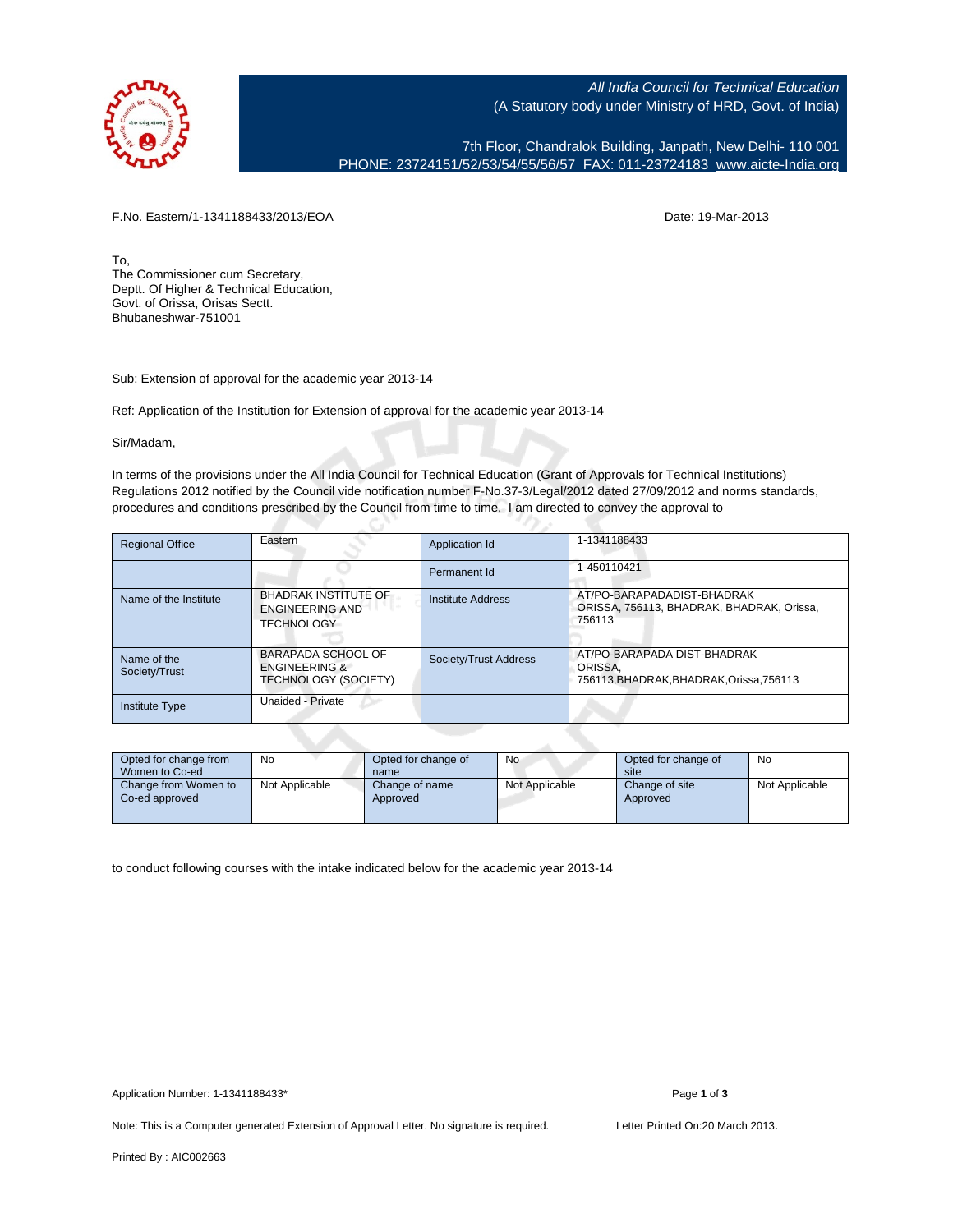

## All India Council for Technical Education (A Statutory body under Ministry of HRD, Govt. of India)

7th Floor, Chandralok Building, Janpath, New Delhi- 110 001 PHONE: 23724151/52/53/54/55/56/57 FAX: 011-23724183 [www.aicte-India.org](http://www.aicte-India.org)

| Application Id: 1-1341188433 |           | Course<br>Time                 | <b>Affiliating Body</b>                                                  | က<br>$\overline{\phantom{0}}$ | $\overline{p}$<br>Approved                                      |                    |                 | Collaboration  |                |           |
|------------------------------|-----------|--------------------------------|--------------------------------------------------------------------------|-------------------------------|-----------------------------------------------------------------|--------------------|-----------------|----------------|----------------|-----------|
| Program                      | Shift     | Level                          |                                                                          | Full/Part                     |                                                                 | $2012 -$<br>Intake | Intake<br>13-14 | $\overline{g}$ | $\overline{P}$ | Foreign ( |
| <b>MANAGEMENT</b>            | 1st Shift | <b>POST</b><br><b>GRADUATE</b> | <b>MASTERS IN</b><br><b>BUSINESS</b><br><b>ADMINISTRATI</b><br><b>ON</b> | <b>FULL</b><br><b>TIME</b>    | <b>Biju Patnaik University</b><br>of Technology,<br>Bhubaneswar | 60                 | 60              | <b>No</b>      | No             | No        |

• Validity of the course details may be verified at www.aicte-india.org>departments>approvals

The above mentioned approval is subject to the condition that BHADRAK INSTITUTE OF ENGINEERING AND TECHNOLOGY shall follow and adhere to the Regulations, guidelines and directions issued by AICTE from time to time and the undertaking / affidavit given by the institution along with the application submitted by the institution on portal.

In case of any differences in content in this Computer generated Extension of Approval Letter, the content/information as approved by the Executive Council / General Council as available on the record of AICTE shall be final and binding.

Strict compliance of Anti-Ragging Regulation:- Approval is subject to strict compliance of provisions made in AICTE Regulation notified vide F. No. 37-3/Legal/AICTE/2009 dated July 1, 2009 for Prevention and Prohibition of Ragging in Technical Institutions. In case Institution fails to take adequate steps to Prevent Ragging or fails to act in accordance with AICTE Regulation or fails to punish perpetrators or incidents of Ragging, it will be liable to take any action as defined under clause 9(4) of the said Regulation.

**(Dr. Kuncheria P. Isaac)**

Member Secretary, AICTE

Copy to:

**1. The Regional Officer,**

All India Council for Technical Education College of Leather Technology Campus Block LB, Sector III, Salt Lake City Kolkata - 700 098, West Bengal

- **2. The Director Of Technical Education,** Orissa
- **3. The Registrar,** Biju Patnaik University of Technology, Bhubaneswar
- **4. The Principal / Director,**

Application Number: 1-1341188433\* Page **2** of **3**

Note: This is a Computer generated Extension of Approval Letter. No signature is required. Letter Printed On:20 March 2013.